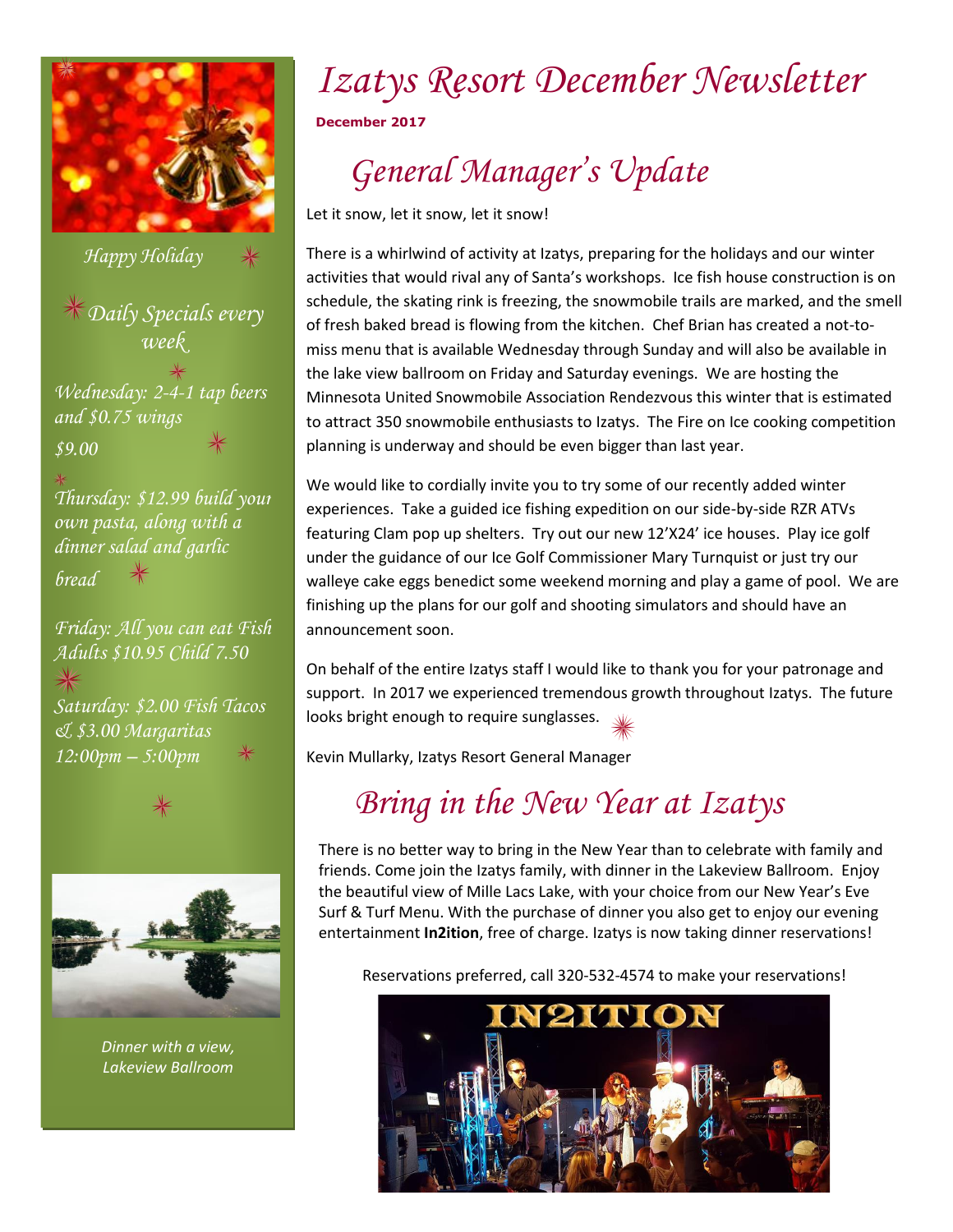### *Kitchen Corner*

December will be another exciting month in the kitchen at Izatys Resort. We've lost a few of our seasonal cooks but have a new highly acclaimed Pastry Chef that has joined our culinary team. In The kitchen, Executive Chef Brian Nieman incorporates produce and seafood at the top of their peak for the menu preparations here at Izatys. In December you can expect produce like Beets, Kale, Pumpkins, Winter Squash, Brussel Sprouts, & Leeks to dominate the menu. Look for citrus fruits like Mandarin Oranges & Tangerines as well. As far as seasonal seafood, Chef Brian looks at monthly charts and landings reports from the East Coast, Alaska, Gulf Coast, West Coast and Hawaii. He plans to showcase East Coast Monkfish, Scallops, Dover Sole, & Oysters. The winter months are best for oysters because they develop glycogen which acts as an insulating blanket which yields a larger and

meatier oyster. Hawaiian seafood is abundant during the colder Months and he plans on showcasing unique fish like Opah, one of The world's healthiest fish species. It's a very colorful fish, also Known as "Moonfish" and is rich in protein and vitamins. One 4-ounce portion of Opah has over 1800mg of Omega-3's! Guests can also expect cameo appearances from other varieties Including Ono, Opakapaka, Onaga, & Bigeye Tuna. As the weather Gets colder in December, the kitchen crew at Izatys will keep Things cooking and consistently offering some of the best cuisine On Lake Mille Lacs. Look for King Crab Legs from Alaska on Upcoming menus and Dungeness crab season.

*Brian Nieman, Executive Chef* 

#### *Andrew Cordova Junior Pastry Chef*

*Raymond Andrew Cordova m*oved to Isle Minnesota in 1988 attended Isle High School until 1996. He then moved to Raleigh North Carolina in 1997. Cordova graduated culinary school at Wake Technical Community College in 2001. Succeeding to continuing his education he studied at Abroad Le Tuque, in France, afterwards worked at Le Paris Plage. Returning from France he took the Pastry Chef Position at Zinc Bistro in Scottsdale Arizona. After working there for six months Chef decided to moved back to Raleigh North Carolina, and took Pastry Chef Position at the Capital City Club for Club Core. With 10 years as a Pastry Chef Cordova took Executive Chef Position at Humble Pie in Raleigh, which was a Tapas restaurant. With his time at Humble Pie he also won Best Restaurant in Raleigh, Best Tapas Restaurant in the triangle and Best Chocolate dessert in the triangle. After five years with the Humble Pie Chef moved on and became personal Chef with the North Carolina Hurricanes, NHL hockey team. In 2011 Cordova decided after two years with them to move home to take care of my family. Then became Executive Chef for Nitti's Hunters Point, and has now joined the team at Izatys as Pastry Chef, continuing to amaze us all with his creativity, knowledge, great personality and delicious pastry.





*Pflaumenstreusel the classic German Dessert made by Pastry Chef Raymond Andrew Cordova Junior*